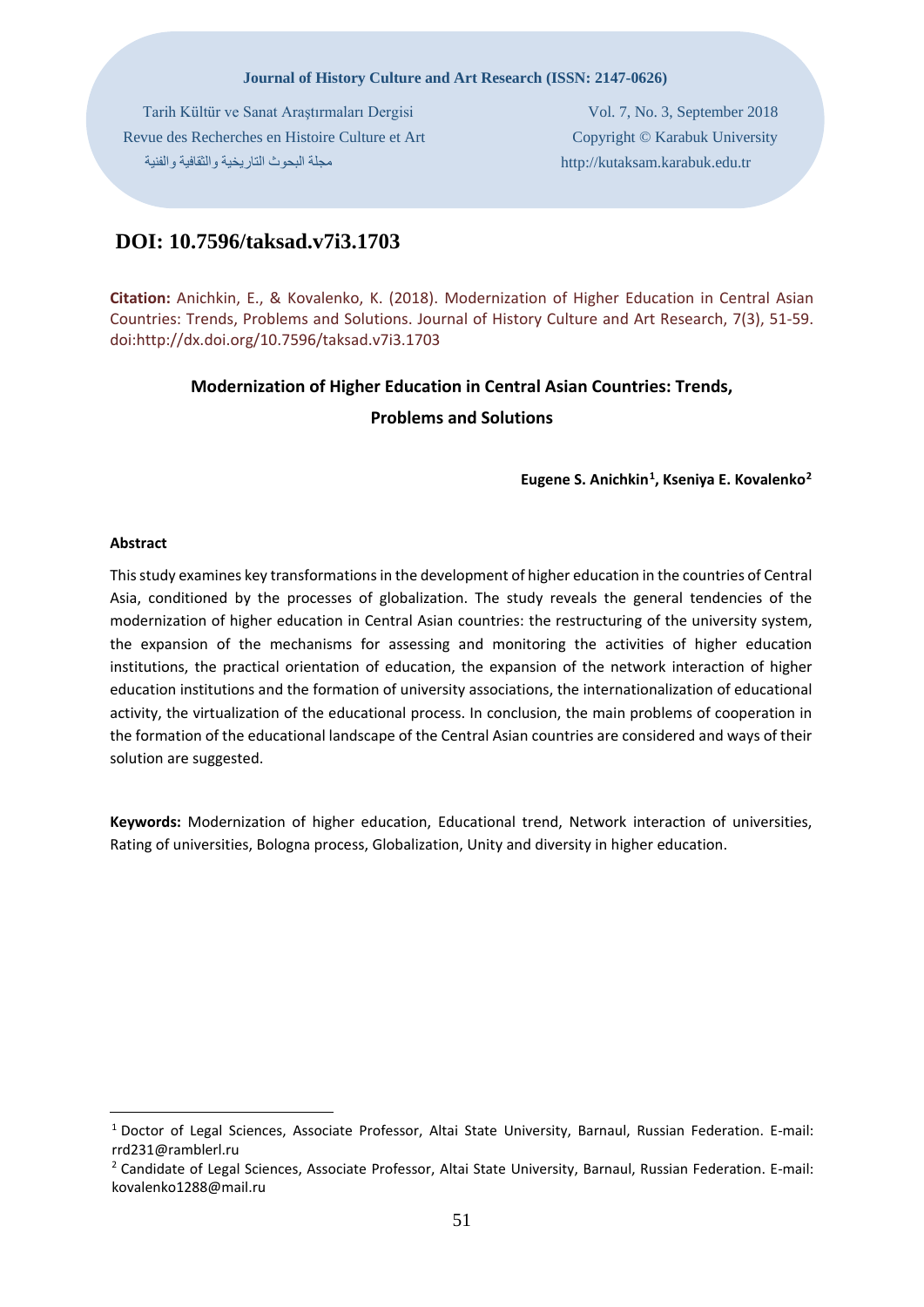## **1. Introduction**

The modern educational landscape of the Central Asian countries is marked by a remarkable diversity. This is reflected in the higher education systems of these countries, which have significant quantitative and qualitative differences. So, at present in China there are 2500 universities and branches in which 24 million students are studying. In second place Russia, where the number of universities and branches of 1400 and about 4.5 million students. In Kazakhstan there are 150 universities and affiliates and 800,000 students. Further in decreasing order followed by Mongolia, Uzbekistan, Kyrgyzstan, Tajikistan, and Turkmenistan.

## **2. Changes in higher education systems in Central Asian countries**

Such differences show the unequal educational potential of the Central Asian countries, some of which in the last decade have taken leading positions in the global market for educational services. Acknowledgment of the growing level of higher education in Asian countries are university rankings, in which the universities of China and Kazakhstan (for example, QSWorldUniversityRankings) are taking a higher position. In the ranking of QS2015, Chinese universities are represented by Tsinghua University (25th place), Peking University (41st place) and Fudan University (51st place). The Kazakh National University (275th place), the Eurasian National University (371st) and the Kazakh National Technical University (551th place) ranked high from the universities of the Republic of Kazakhstan [1, 2].

To achieve a competitive position in the world market of educational services, they are forced to adapt the Anglo-Saxon criteria for evaluating universities, accepting the fact that the parameters for getting into world rankings are determined by Anglo-Saxon traditions and practices. In this regard, Asian countries pay close attention to international benchmarking, i.e. studying and borrowing the positive experience of foreign, especially European countries.

Currently, there is an increasing influence of global ratings on the development of national policies of states in the field of education, aimed at achieving international standards. In this regard, since the 1990s, Central Asian countries have adopted concepts, laws, programs, projects in the field of education, aimed at enhancing international competitiveness and integration into the global educational space.

So, at present in Russia the basic concepts and laws in the field of education are the Federal Law "On Education in the Russian Federation", the Federal Target Program for the Development of Education for 2016-2020 and "Program 5: 100: 2020". In Kazakhstan, this is the State Program for the Development of Education for 2010-2020, the State Program "Bolashak", and the "Nazarbayev-University" Project. Kyrgyzstan is focused on the national strategy for the development of education for 2012-2020 and the National Action Plan "Education for All". Fundamental acts in the field of education of the Republic of Tajikistan are the National Strategy for the Development of Intellectual Property of the Republic of Tajikistan for 2014-2020 and the Project for the Development of Higher Education in Tajikistan in 2016. In Uzbekistan, the National Program for Personnel Training and the Presidential Program Umid. Sources of legal regulation of educational relations in Turkmenistan are the laws "On Education Reform" (2007) and "On Education" (2013). Mongolia has a "Concept of sustainable development of Mongolia", which includes a section on education. The People's Republic of China is distinguished by a large number of state educational programs, the leading of which are "1000 talents", "Project 211", and "Project 985" [3].

Despite this, the countries of Central Asia (for example, Russia) are modernizing the educational process in accordance with international education standards. The Bologna process serves as an orientation for the Central Asian states in order to enter them into the world educational space. The Bologna Declaration contains six key provisions that are an indicator of accession (or non-alignment) to the Bologna process. As is known, they are: two-level training (bachelor's, master's); the adoption of a system of comparable degrees; the introduction of a European system of re-registration of credit-worthiness units (ECTS);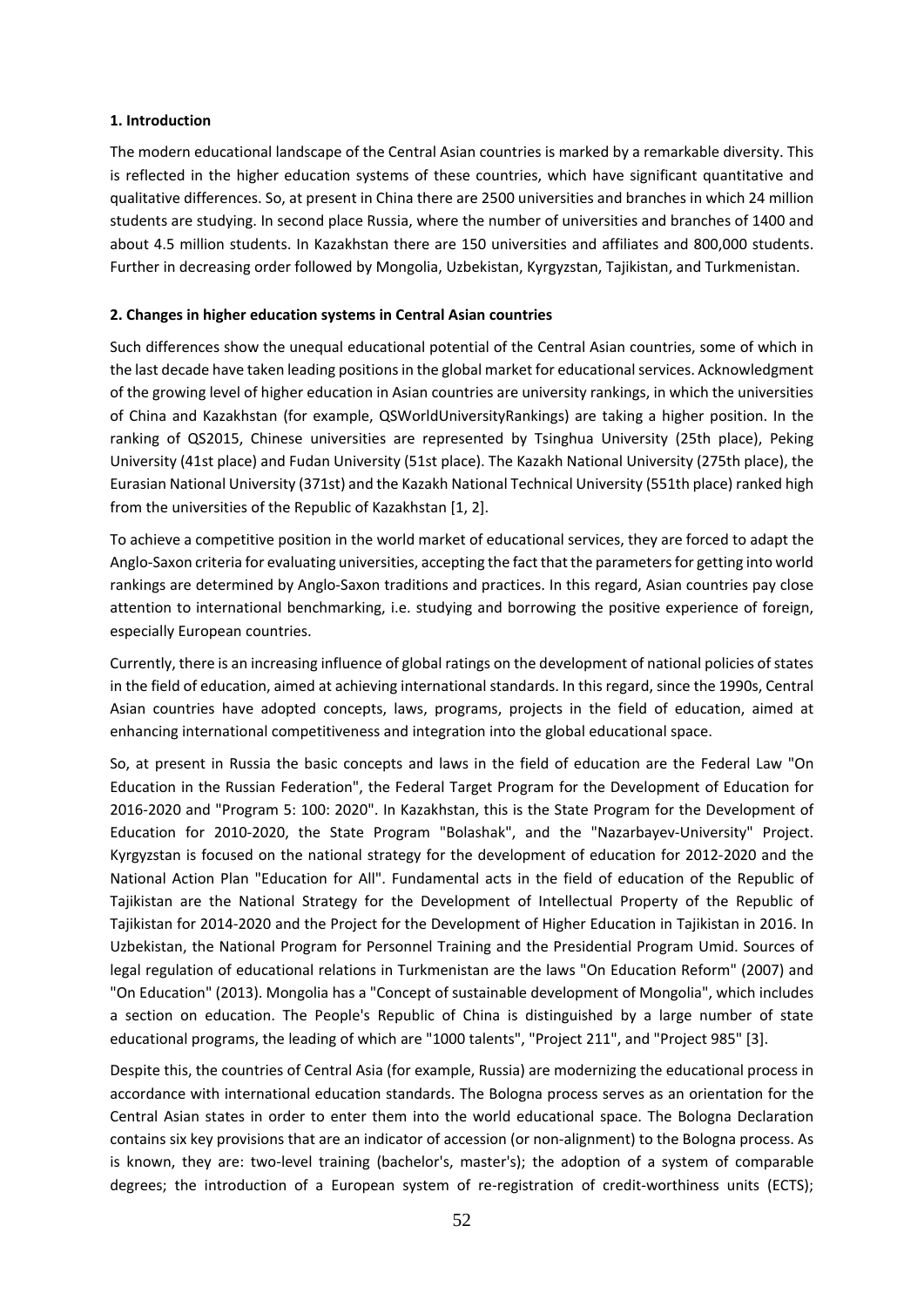significant development of mobility of students, faculty and setting standards for transnational education; development of comparable quality criteria and methodologies; cooperation in the development of curricula, mobility schemes and joint training programs, practical training and research.

In the Bologna Process, Russia (since 2003) and Kazakhstan (since 2010) have been integrated completely and formally. Moreover, Kazakhstan became the first Central Asian state to sign the Bologna Declaration. Kyrgyzstan is loyal to the Bologna system and in fact borrows certain of its elements (for example, academic mobility). A two-level model of education (bachelor's-master's) has taken root in Russia, Kazakhstan, Kyrgyzstan. However, if in Russia the third level is postgraduate study, then in Kazakhstan - obtaining a PhD degree. The universities use the ECTS credit system and a European diploma supplement (although there are many universities in Kyrgyzstan that use non-credit but contact hours). The universities of Russia, Kazakhstan and Kyrgyzstan are actively developing academic mobility, using, inter alia, the interstate network of the SCO University. In particular, Kazakhstan implements the aforementioned state program for training the personnel reserve "Bolashak", thanks to which 3,000 young fellows go abroad annually [4].

Tajikistan, Uzbekistan and Mongolia, while maintaining the national identity of education as a whole, use a two-level model. In Tajikistan, it is used in parallel with a five-year continuous training of a specialist (and the second is preferable). In the system of higher education of Turkmenistan there is only a continuous fiveyear training of specialists, but there are other signs of the Bologna system: massive work is under way to conclude agreements with other states on mutual recognition of national diplomas abroad, exchange programs for teaching Turkmen students in universities of other countries. In Tajikistan, Turkmenistan and Uzbekistan, the ECTS credit system and the European Diploma Supplement are not represented. CNR is not a formal participant ICOM Bologna process, but the main features of the higher education system meet the Bologna documents. The educational system is three-level: bachelor (4 years) - master's degree (more than 3 years) - doctoral studies (3-4 years) in PhD format.

Apparently, the degree of integration of the Central Asian countries into the Bologna process is different, which causes the preservation of diversity, national identity in their higher education systems. However, despite national differences, the orientations and priorities of the educational policies of Asian governments and universities, including rating ambitions, are becoming more similar. This brings up the question of the unity of trends in the modernization of higher education in Central Asian countries.

## **3. Unity of tendencies in modernization of higher education in Central Asian Countries**

The modernization tendencies can be divided into internal and external ones. To internal it is necessary to carry: 1) re-structuring of high school system; 2) the expansion of mechanisms for assessing and monitoring the activities of HEIs; 3) Practical orientation of education. The external ones include: 1) expansion of network interaction between universities and the formation of university associations; 2) internationalization of educational activities; 3) virtualization of the educational process.

## **3.1. Restructuring of the university system**

In the countries under consideration, the development of higher education is accompanied by such processes as a reduction in the number of higher education institutions and branches, a narrowing of the non-state educational sector, the allocation and priority state support of higher education institutions. In many respects this is a reaction to the hypertrophied growth in the number of universities and branches and the resulting massivization of higher education and a decline in its quality. A multiple increase in the number of higher education institutions alienated them from society, the commercial and industrial sectors, and the authorities, and in this connection they were largely cut off from the labor market.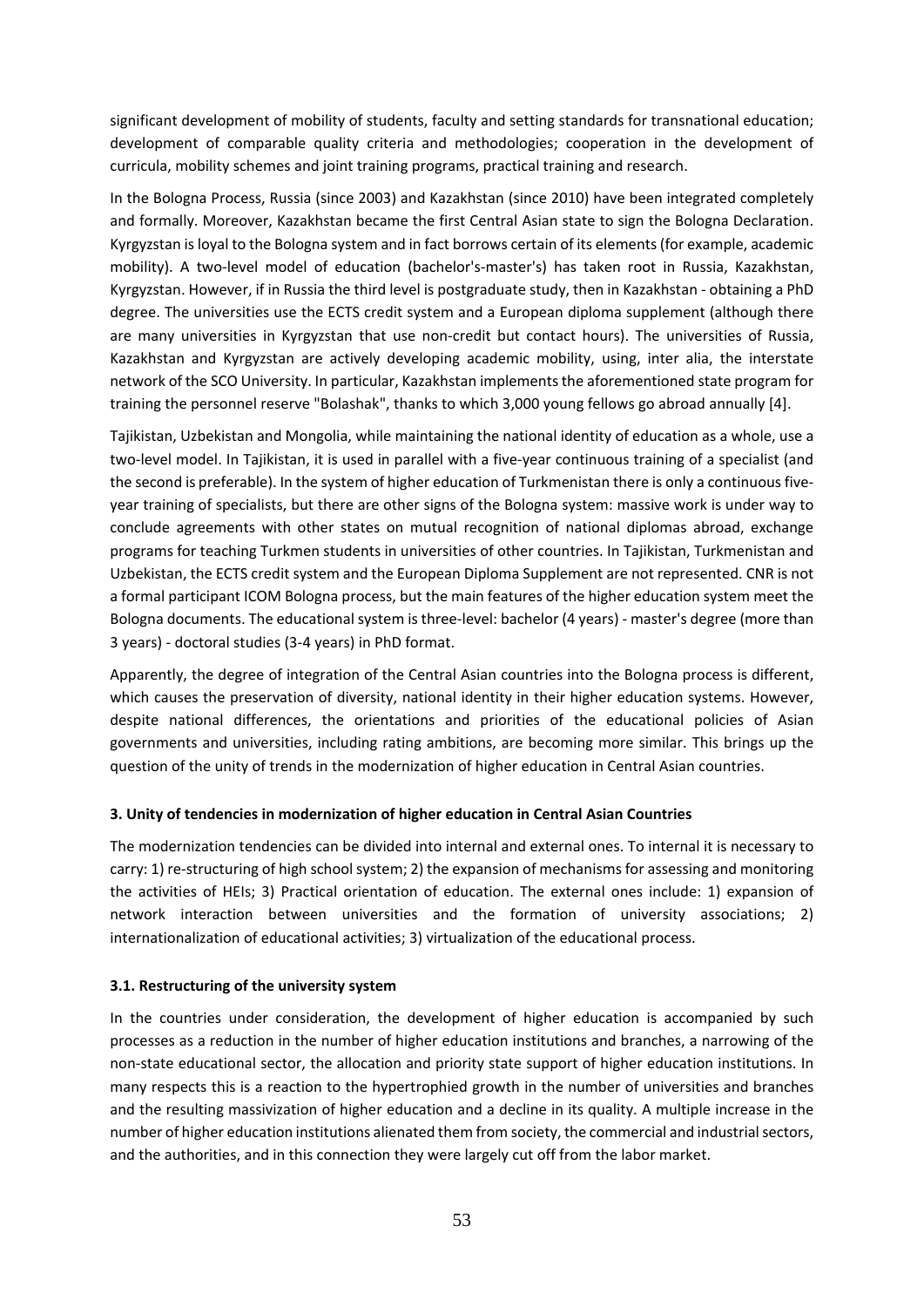It is noteworthy that in China in 1995 there were 5.2 million students, and in 2012, almost 36 million students, that is, for 17 years their number increased sixfold. Not surprisingly, over the past 15 years, there have been more than 500 university associations in the country.

In Kazakhstan, only in 2007, within the first stage of optimizing the network of higher education institutions and their branches, the number of universities decreased by 36, branches by 58, and later almost all branches of higher education institutions ceased to implement educational activities in higher education programs. If in 2010 145 universities functioned in the country, in 2013 - 128, then at the end of 2014 there are already 117 universities.

At the same time, the processes of selection of higher education institutions, support of a small number of elite universities, which are striving to enter the first hundred of the world universities' ratings, are clearly visible against the backdrop of the unprescribed development of the mass sector of higher education. So, the analogue of the Russian Program 5: 100: 2020 is "Project 211", "Project 985" in China. The last two decades, the Chinese government is aimed at creating a world-class education system, which is supported by reforms and tangible financial support. Over the past 5 years, funding for education has doubled [6].

## **3.2. Expansion of mechanisms for assessing and monitoring the activities of universities**

Such an assessment is conducted in order to improve the quality of education. It is carried out by the state and is expressed in licensing, accreditation, general and special performance monitoring procedures, as well as by non-state structures and is manifested in rating, professional and public accreditation, certification of graduates' qualifications, etc. At the same time, there is a gradual tightening of these procedures. This trend is due to the growing complexity of socio-economic realities and the growing competition of universities.

In particular, in the context of international economic integration, it became necessary to verify the extent to which graduates of higher education institutions are ready to carry out their professional activities and how much they are needed in the labor market. In this regard, the participation of the employer in assessing the quality of vocational training of university students was a natural need. In the countries of the Asian region, the Central Asian Foundation for Management Development (CAMAN, Almaty), a nongovernmental association of higher education institutions in Central Asia, was established as one of the founders of the introduction of social and professional accreditation. In 2005, the standards and criteria for economic and business education were developed and a regional accreditation system was established CAMEQ.

Moreover, there are cases when a non-state assessment of the activities of HEIs takes a priority in relation to the state. For example, in Kazakhstan, the Order of the Ministry of Education and Science of the Republic of March 5, 2008, No. 109, laid the transition from state accreditation of educational programs to professional and public accreditation. And since 2017 in Kazakhstan, it is planned to cancel the state accreditation of universities and transition to international accreditation, with the placement of state orders for training specialists only for internationally accredited universities.

## **3.3. Practical orientation of education**

The current realities of the changing world require the interaction of higher education with the real sector of the economy, where economic actors determine the competence models of graduates. Practical orientation of training has a number of typical manifestations:

- Orientation to the development prospects of the labor market and the staffing needs of employers;
- Development and implementation of unique educational programs for corporate customers;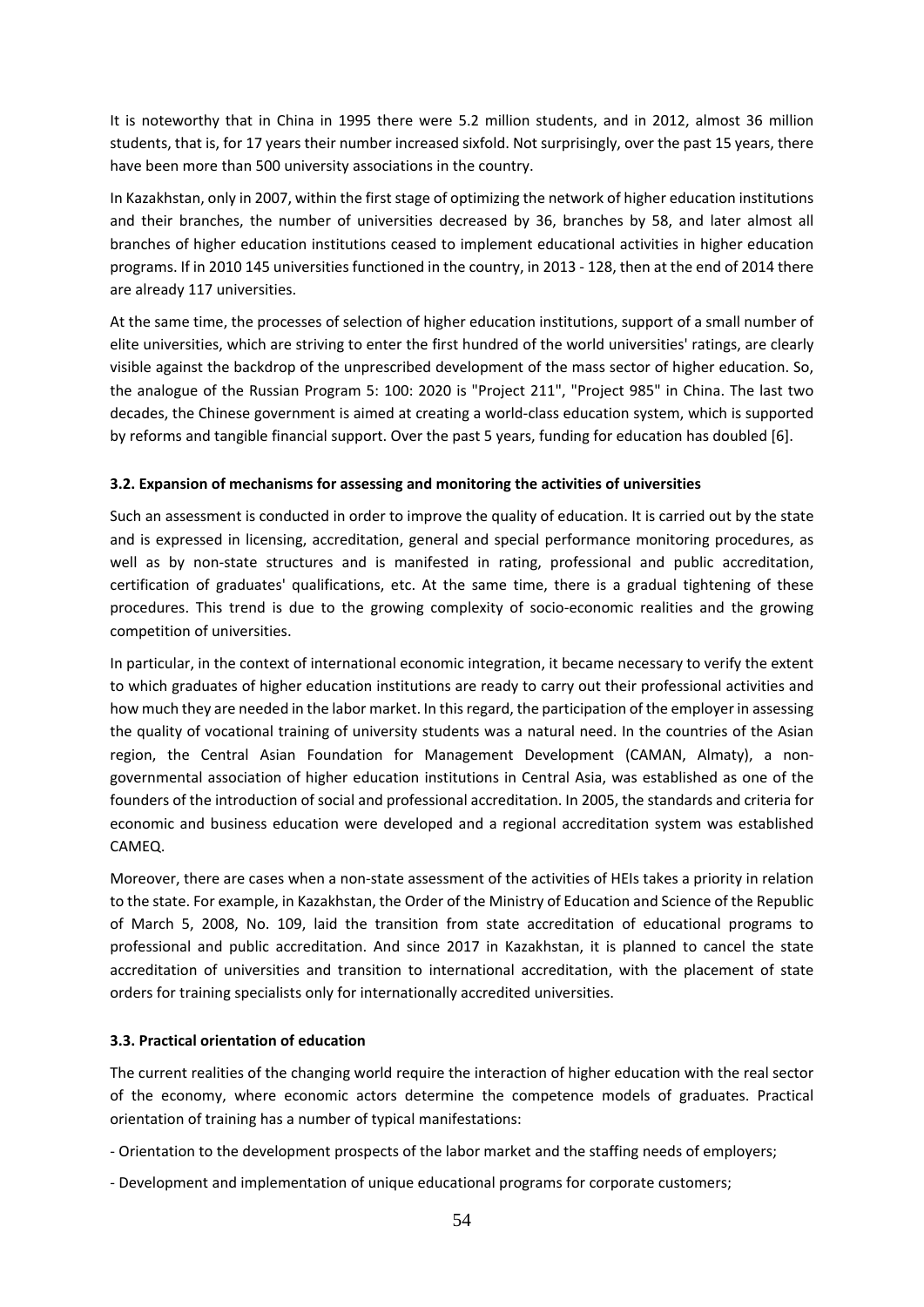- Compulsory formation of competencies demanded by employers in educational programs;
- Participation of employers in the educational process.

At the same time, the majority of educational institutions in the territory of the Central Asian countries pay insufficient attention to the training of highly qualified personnel in accordance with the rapidly changing demands of the labor market. Actual problems of the social partnership "university-employer" can be considered on the basis of studies conducted in Karaganda State Technical University. The problems are common for Kazakhstan, Russia and other Central Asian countries. In the questionnaire, in which 243 experts (heads of services, their deputies, chief specialists) representing 15 mining and metallurgy, machine-building and construction industries of the Karaganda region took part, the main reasons for the low efficiency of business-production cooperation with the universities of the region were revealed. Most employers are not ready to formulate the requirements for today's graduates, while the residual approach remains: to get a ready specialist who can immediately get involved in the production process. Targeted training of specialists is poorly developed. From the financial point of view, it is more profitable for enterprises to take a ready specialist in the labor market or to limit themselves to short-term upgrading of their employees.

There are also many positive illustrations, for example, the educational-research and production consortium "Corporate University", established on the basis of Karaganda State Technical University and uniting more than 80 enterprises and organizations of Kazakhstan and Russia [7].

Serious support for the development of education in the Asian region in terms of its compliance with the needs of the labor market is provided by international organizations. An example is the Tajikistan Higher Education Development Project (2016), funded by the International Development Association (World Bank). Within this program, \$ 15 million has been allocated to develop mechanisms to improve and monitor the quality of higher education in the country and its relevance to employers' needs.

## **3.4. Expansion of network interaction between universities and the formation of university associations**

As is known, within the framework of network cooperation there is a closer, large-scale and long-term interaction of universities, there are systemic contractual relations, resources are being integrated, joint educational and scientific activities. At the same time, the implementation of the network interaction can be expressed through joint educational programs, academic mobility, distance learning, international accreditation, the activities of foreign affiliates, etc. The association is the most developed, highly organized and promising form of network interaction of universities. It is characterized by large-scale relations of participants in various spheres, multi-subject nature of interaction, the presence of a common governing body.

The most known associations with participation of Asian universities are the Eurasian Association of Universities, the Network University of the SCO, the Networking University of the CIS, the Network University BRICS, the International Association of Transport Universities of the APR Countries, the Russian-Kyrgyz Consortium of Technical Universities, "Association of Universities of Siberia, Far East and Northeast regions of China", "Association of Universities of the Russian Federation and the People's Republic of China", "Association of Asian Universities".

For example, the networked SCO University, which now includes 82 leading universities, is considered an Asian analogue of the Single European educational space. As you know, the Bologna system is focused on the convergence of higher education systems in Europe. Formally, both systems have common features, although within the framework of the SCO until such a high level of mobility and distribution of exchanges is achieved, as in the European model.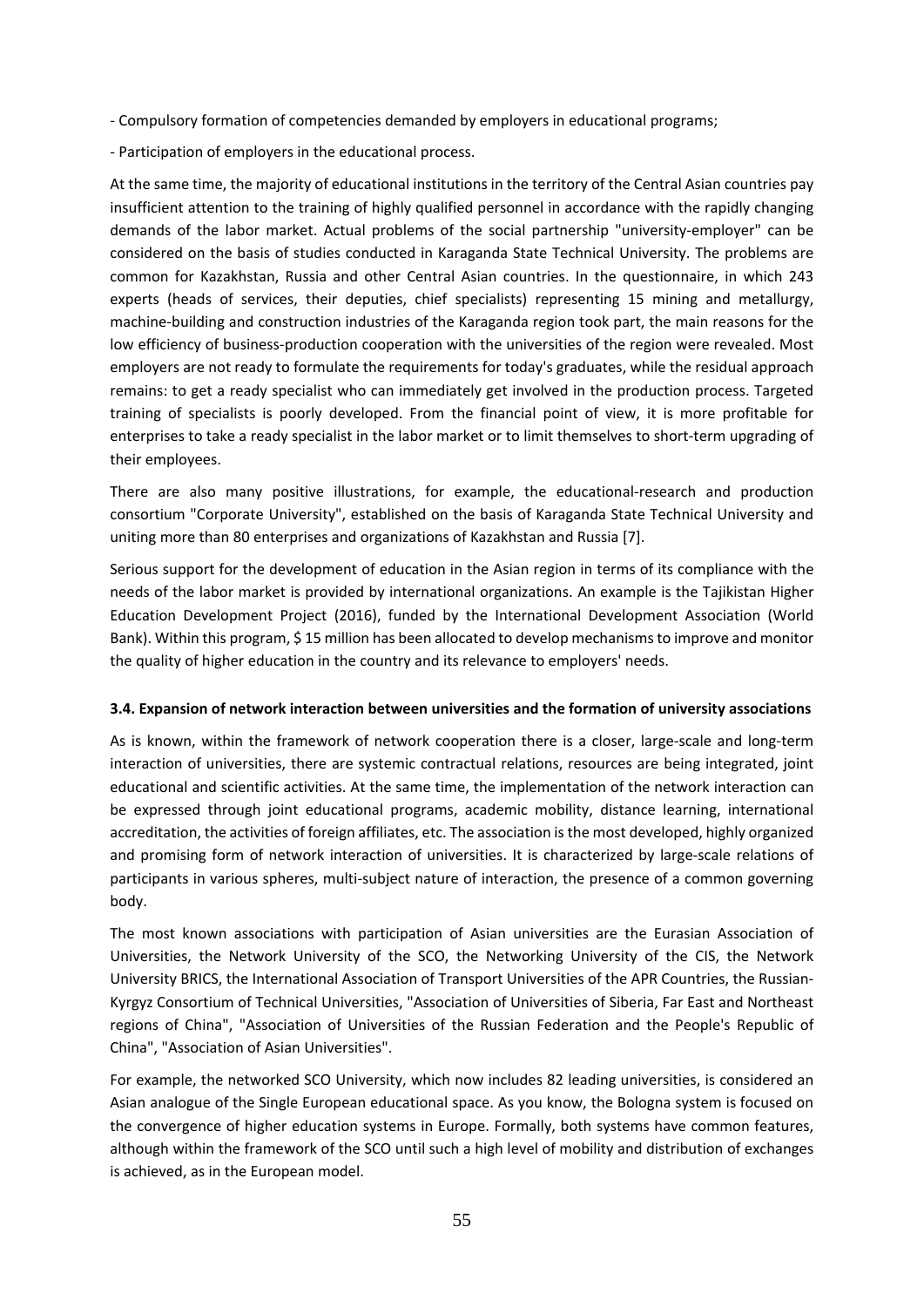#### **3.5. Internationalization of educational activities**

To briefly disclose this trend can be an example of one form - academic mobility. For students of most Central Asian countries, Russia is interested in this. The cumulative number of foreign students in Russia at the beginning of the 2015/2016 school year was 237.5 thousand people. Most of them come from students of FSU countries (79% of foreign students), and 11% from Asian countries abroad. Of the former USSR countries, the most represented are Kazakhstan (36% of the total number of students from the former Soviet republics), Uzbekistan (11%), Turkmenistan (9%) [8].

Despite such statistics, the Central Asian countries, with the exception of China, given the geographical distance, the complexity of the visa regime, can not provide the same flows of academic mobility between themselves and the European states that exist between European states. A high degree of academic mobility assumes a developed infrastructure, the availability of travel grants, a high level of student and teacher proficiency in foreign languages, which so far is difficult to implement in most Central Asian countries.

It is no accident that the European Education Initiative was introduced to help solve these problems, and a little later the GIZ Program "Reform of the education systems in Central Asia", implemented by the orders of the Federal Ministry for Economic Cooperation and Development of Germany and the Federal Foreign Office of Germany in all five countries from 2009 to the present with a budget of 6.5 billion euros.

An example of solving problems at the intergovernmental level is the presidential program of passing graduate, postgraduate and post-doctoral studies in higher educational institutions of China, Japan, Russia (Umid), especially gifted students of Uzbekistan, as well as financial support from such international organizations, such as the Asian Development Bank, TACIS, OECF and the World Bank.

In general, the range of internationalization of education in the countries of Central Asia differs from a massively active (Kazakhstan) to an autarky, closed model (Turkmenistan).

## **3.6. Virtualization of educational process**

Currently, there is an intensification of the introduction of distance learning methods and its modern version - open e-learning. This trend is expressed in the expansion of the virtual educational environment with the active use of the world's open educational resources (EdX, Coursera); development and implementation of their own open educational programs, modules and even educational portals; wide use of e-learning elements. Moreover, the potential accumulated in some Central Asian states allows us to institutionalize the virtualization of educational activities. An illustrative example is the Kyrgyz Association for Distance Education, established in 2013, which includes 18 universities in the country [9].

Despite the varying intensity of these trends in Asian countries, these modernization vectors of their national higher education systems are of a sustainable nature. Some trends stem from the key provisions of the Bologna Declaration and are developing on its basis even if there is no formal adherence to the Bologna process (internationalization based on the development of academic mobility, virtualization based on openness of education). The remaining trends are due to the similarity of the national educational policy in line with the global trends of socio-economic development.

## **4. Key problems of cooperation in the development of higher education in Central Asian Countries and ways to address them**

The tendencies in the modernization of educational systems demonstrate a number of problems in the issues of cooperation between countries requiring joint reflection and a consolidated solution. In many respects, these problems are caused by the lack of a high level of harmonization of the educational space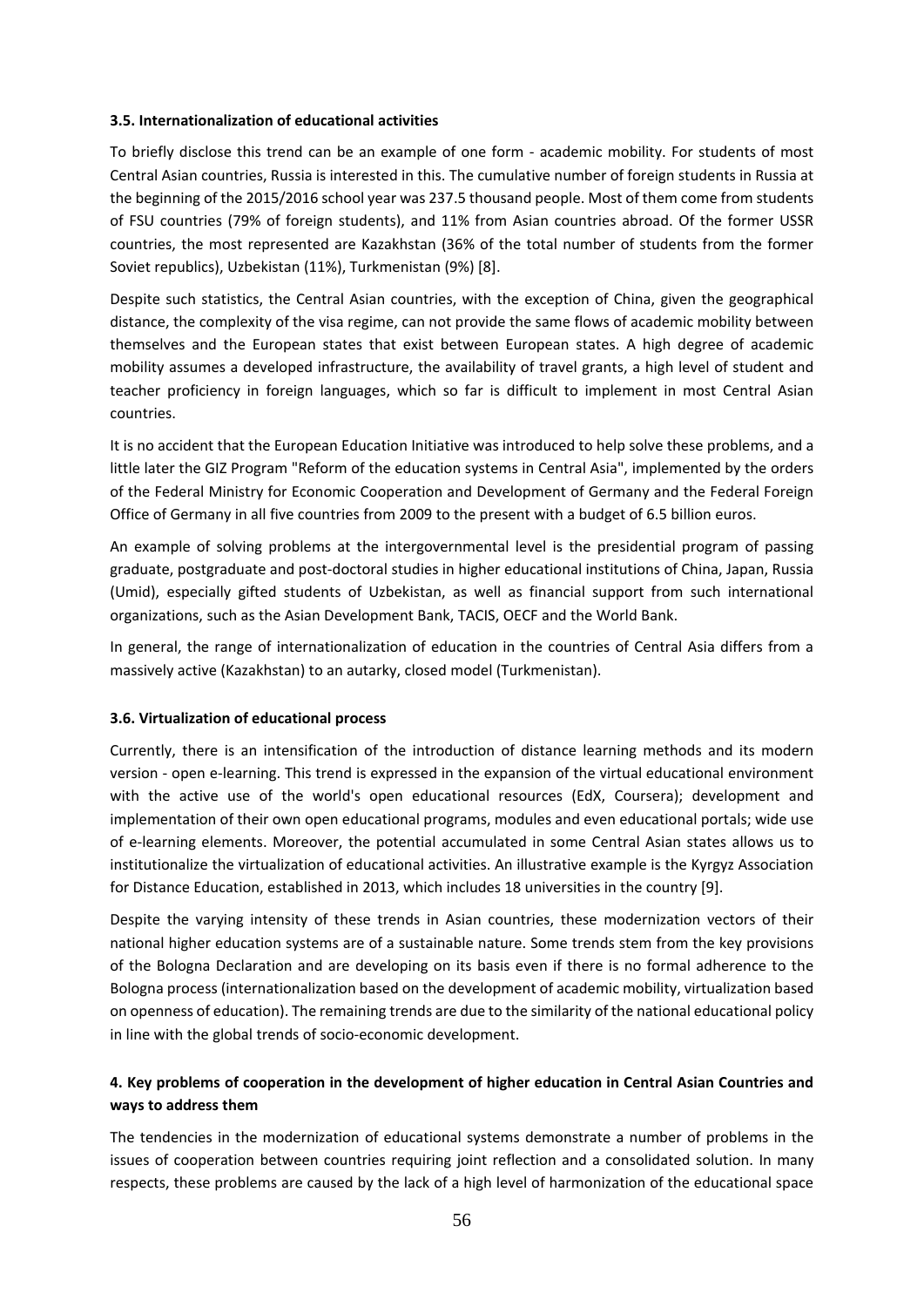of the countries in question and the insufficient study of organizational and legal issues. We believe that they include the following.

1. The problem of maintaining significant differences in the educational process of universities in Central Asian countries: the diversity in the classifiers of curricula, the periods of study and the duration of semesters, the inconsistent requirements for the amount of academic hours and educational credits required for graduate preparation, the ratio of mandatory courses and elective courses. For example, the master's program in Russia and Central Asia takes 2 years, and in China - 3. In the educational standards of China there is no specialty "regional studies" (one and 7 priority areas of the USOS), since the study of the region involved in language and international relations.

The European Credit Transfer System (ECTS) is used to reset the student's workload in Russia, and the University Credit Transfer System (UCTS) developed by the UMAP "University Mobility in Asia and the Pacific" is used in China. A great difficulty is the unification of disciplines in the re-run. The way out is the convergence of educational standards, terms of training, standards and methods for assessing the quality of education of Russian and Asian universities.

2. The problem of bilingualism, most vividly manifested in the internationalization of education. The standard is the ability to implement the learning process in two languages: national and English, but most universities can not afford it and the implementation of educational programs in English is difficult. Similarly, the professors and students of Russian universities have a weak command of Asian languages, as seen in the work of USOS, where the languages of instruction are Chinese and Russian.

3. The problem of implementing joint educational programs.

From the point of view of the current Russian legislation, the implementation of joint educational programs is the most unsettled sphere, because of which Russian and Asian universities face a number of difficulties. Especially it concerns the programs of double diplomas. Programs of double diplomas are often created not thanks to the thoughtful and systematic policies of states, but thanks to the activity of universities. The absence of a regulating base of double diploma programs seems to "untie the hands" of Russian universities, but in fact significantly complicates their development, without addressing such substantive issues as parity of diplomas / degrees. For example, although Russia and China have signed an agreement on mutual recognition documents on education and academic degrees in 1995, but the wording of the Agreement is quite general, as a result of which the practice of recognizing Russian diplomas in China relies more on traditions than on legal documents. As a result, there are practical difficulties with the implementation of international programs with the issuance of double diplomas, with the status of the Russian specialty, the degrees of the candidate and the doctor of sciences [10].

Russian universities should show flexibility and trust in partners in recognizing the educational results achieved in other countries. Almost everywhere, a Russian student who has returned after a year of studying abroad, must duplicate the course, or extradite the session externally. In China, when sending a student to study abroad for the same specialty, the subjects passed by him in the partner institution are automatically counted by the number of credits received, and not by the specific content of the training. This problem is caused by the absence of universally recognized mechanisms for harmonizing the content and developing joint educational programs, which implies the need to concentrate the work of universities in this direction.

4. The problem of inviting teachers from Asian countries to work in the Russian university, including the need to nostrify their education documents and difficulties obtaining a work visa. From this point of view, the attraction of foreign specialists from those states for which preferential migration regime and does not require the registration of documents on education. So, for citizens of Kazakhstan there is a preferential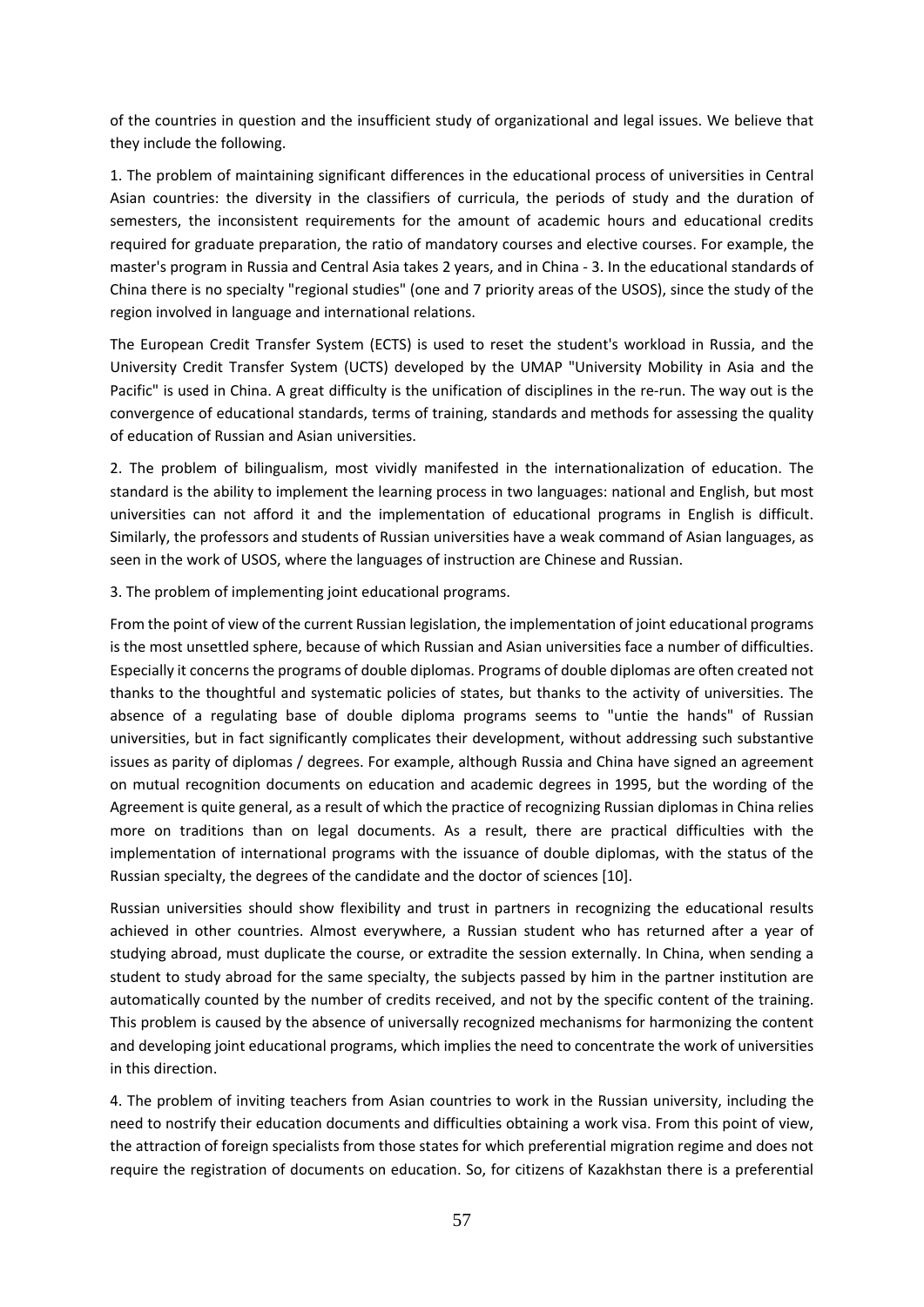migration regime (30 days of stay without registration for migration account, 90 days after initial setting, then extension for up to 1 year); If an academic degree is obtained in the USSR, the nostrification of the education certificates is not required. It does not require the nostrification of documents of citizens of Kyrgyzstan and Tajikistan, and the attraction of citizens of Turkmenistan and Uzbekistan, on the contrary, is hampered by the need to nostrify documents on education and this problem requires a solution at the interstate level [11].

Due to the difficulties of attracting foreign specialists for a long time as teachers in the planning of study assignments, it is possible to combine the audience and extra-auditor load, contact and non-contact forms of training, including distance learning and master classes.

To improve the quality of scientific and educational mobility, it is necessary to improve the systems of mutual recognition of scientific results, allocate scholarships and grants. It is often problematic for Russian teachers to coordinate long-term scientific missions. In China, they found a good solution: the teacher has the right to a one-year scientific vacation every 5 years, or half a year - every 2.5 years. The manual provides for scientific holidays in the composition of staffing and ties them to career growth (often to become an associate professor, it is necessary to spend at least a year abroad).

## **Conclusion**

Thus, on the one hand, the higher education systems of the Central Asian states differ in a certain variety in terms of external and content parameters, on the other hand, they are formally or informally oriented towards the Bologna system, which indicates some convergence. Despite the different degree of development of higher education systems, all the countries under consideration experience the same trends in its development, measured only by varying degrees of intensity of processes. This naturally generates and general problems of modernization of higher education in these countries, which are mainly in the field of cooperation between states and require further joint solutions.

## **Footnotes**

1. Rating of Asian universities [Electronic resource]. М., 2016. URL: https://www.unipage.net/ru/universities\_in\_asia.

2. QS Worldwide university rankings. URL: topuniversities.com/universityrankings.

3. The concept of the SCO University. BelGU. URL: http://www.bsu.edu.ru/bsu/structure/detail.php?ID=64238.

4. Implementation of the Bologna Process in the countries of the Tempus project (2009/2010). Brussels, 2 (2010).

5. Burtseva, Yu. K. (2015). Factors impeding the international competitiveness of Russian universities. RISK: Resources, information, supply, competition, 1.

6. Office for national statistic. URL: ons.gov.uk/ons/guidemethod/census / 2011 / uk-census / index.html.

7. Gelin. D. V. (2012). Social partnership in the state university. Uchenye zapiski RGSU, 11.

8. Luzyanin S. T., Matveev V. A., & Smirnova L. N. (2015)ç Shanghai Cooperation Organization: model 2014- 2015. Russian Council for International Affairs, Workbook No. 21. Moscow.

9. Kerimbayev, N. (2015). Virtuallearning: Possibilitiesandrealization. Education and Information Technologies.